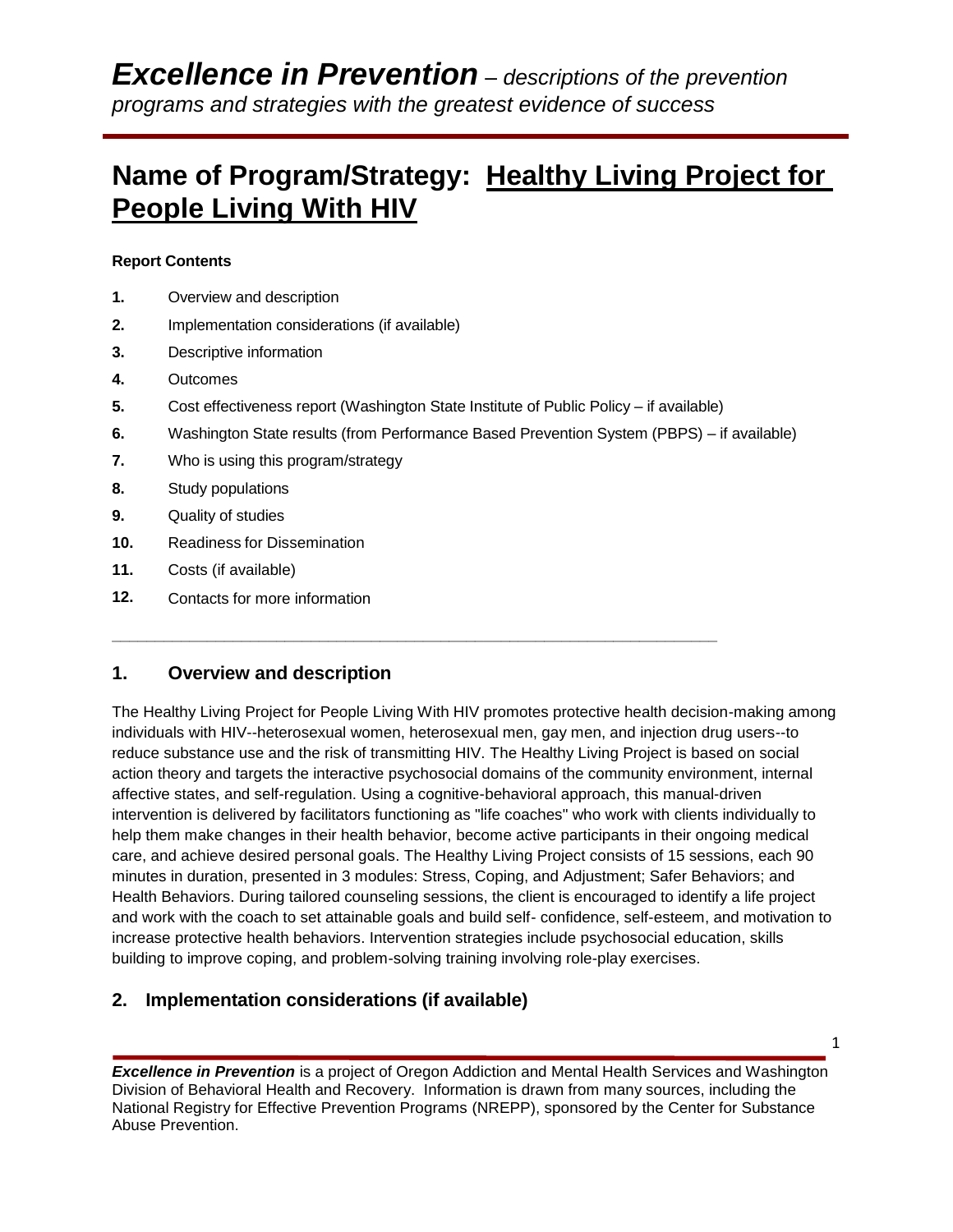## **3. Descriptive information**

| <b>Areas of Interest</b>         | Substance abuse prevention Substance abuse treatment Co-occurring<br>disorders                                |
|----------------------------------|---------------------------------------------------------------------------------------------------------------|
| <b>Outcomes</b>                  | 1: Substance use                                                                                              |
|                                  | 2: HIV sexual risk behaviors                                                                                  |
| <b>Outcome Categories</b>        | Alcohol                                                                                                       |
|                                  | Drugs                                                                                                         |
| <b>Ages</b>                      | 18-25 (Young adult)                                                                                           |
|                                  | 26-55 (Adult)                                                                                                 |
|                                  | 55+ (Older adult)                                                                                             |
| <b>Genders</b>                   | Male                                                                                                          |
|                                  | Female                                                                                                        |
| <b>Races/Ethnicities</b>         | <b>Black or African American</b>                                                                              |
|                                  | Hispanic or Latino                                                                                            |
|                                  | White                                                                                                         |
|                                  | Race/ethnicity unspecified                                                                                    |
| <b>Settings</b>                  | Outpatient                                                                                                    |
|                                  | Other community settings                                                                                      |
| <b>Geographic Locations</b>      | Urban                                                                                                         |
|                                  | Suburban                                                                                                      |
| <b>Implementation History</b>    | Since 2000, the intervention has been implemented at four sites in three                                      |
|                                  | States (California, New York, and Wisconsin) with at least 936 HIV-<br>positive clients, as well as in China. |
| <b>NIH Funding/CER Studies</b>   | Partially/fully funded by National Institutes of Health: Yes                                                  |
|                                  | Evaluated in comparative effectiveness research studies: No                                                   |
| <b>Adaptations</b>               | The intervention has been adapted and translated for use in China.                                            |
| <b>Adverse Effects</b>           | No adverse effects, concerns, or unintended consequences were<br>identified by the applicant.                 |
| <b>IOM Prevention Categories</b> | Indicated                                                                                                     |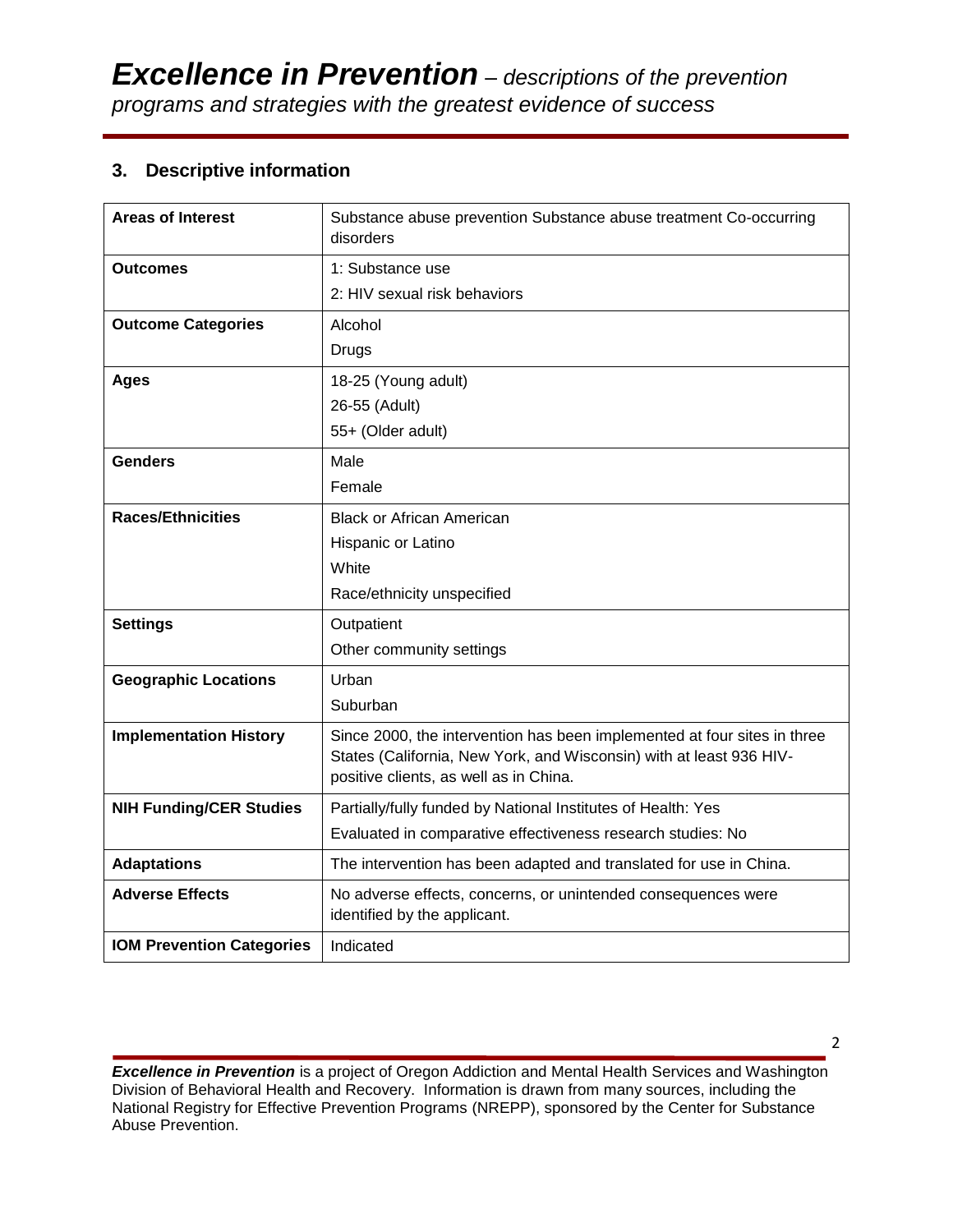## **4. Outcomes**

### **Outcome 1: Substance use**

| <b>Description of Measures</b> | The substance use measure was derived from scales used in the<br>1999 National Survey on Drug Use and Health (NSDUH). It<br>measured self-reported days in the past 3 months that the client<br>used each of the following substances: alcohol, barbiturates,<br>cocaine/crack, gamma-hydroxybutyrate (GHB), hallucinogens,<br>heroin, inhalants, ketamine, marijuana, 3,4-<br>methylenedioxymethamphetamine (MDMA, or ecstasy), methadone,<br>opiates, sedatives, speedballs, steroids, and stimulants (i.e.,<br>methamphetamine/amphetamine). Interviews were conducted in<br>private settings on laptop computers using an audio computer-<br>assisted self-interviewing format. The TimeLine Follow-back (TLFB)<br>method was used to solicit information about use of each substance.<br>The TLFB method uses a calendar to help the respondent<br>reconstruct prior days of drinking and drug use over a specified time<br>period. |
|--------------------------------|------------------------------------------------------------------------------------------------------------------------------------------------------------------------------------------------------------------------------------------------------------------------------------------------------------------------------------------------------------------------------------------------------------------------------------------------------------------------------------------------------------------------------------------------------------------------------------------------------------------------------------------------------------------------------------------------------------------------------------------------------------------------------------------------------------------------------------------------------------------------------------------------------------------------------------------|
|                                | Reported days of use for each substance were rated on a 9-point<br>categorical scale developed by researchers for use in this study: 0<br>(never), 1 (less than once per month), 3 (once per month), 7 (2-3<br>times per month), 12 (once per week), 30 (2-3 times per week), 60<br>(4-6 times per week), 90 (once per day), and 120 (more than once<br>per day). Each substance was also assigned a severity rating<br>according to a 5-point categorical scale developed by researchers<br>for use in this study: 0 (none); 1 (alcohol); 2 (marijuana); 3<br>(barbiturates, methadone, inhalants, sedatives, and steroids); and 4<br>(cocaine/crack, GHB, hallucinogens, heroin, ketamine, speedballs,<br>MDMA, opiates, and stimulants).                                                                                                                                                                                              |
|                                | The ratings for days of use and severity of the substance provided a<br>weighted index for days of use by drug severity.                                                                                                                                                                                                                                                                                                                                                                                                                                                                                                                                                                                                                                                                                                                                                                                                                 |
| <b>Key Findings</b>            | In a randomized clinical trial, HIV-positive clients undergoing<br>outpatient medical care were assigned to an intervention group<br>receiving the Healthy Living Project or to a wait-list control group.                                                                                                                                                                                                                                                                                                                                                                                                                                                                                                                                                                                                                                                                                                                               |
|                                | Assessments occurred at baseline and at 5-month intervals up to 25<br>months after randomization. Among the findings from this study<br>were the following:                                                                                                                                                                                                                                                                                                                                                                                                                                                                                                                                                                                                                                                                                                                                                                              |
|                                | Compared with the control group, the intervention group<br>$\bullet$                                                                                                                                                                                                                                                                                                                                                                                                                                                                                                                                                                                                                                                                                                                                                                                                                                                                     |

**Excellence in Prevention** is a project of Oregon Addiction and Mental Health Services and Washington Division of Behavioral Health and Recovery. Information is drawn from many sources, including the National Registry for Effective Prevention Programs (NREPP), sponsored by the Center for Substance Abuse Prevention.

3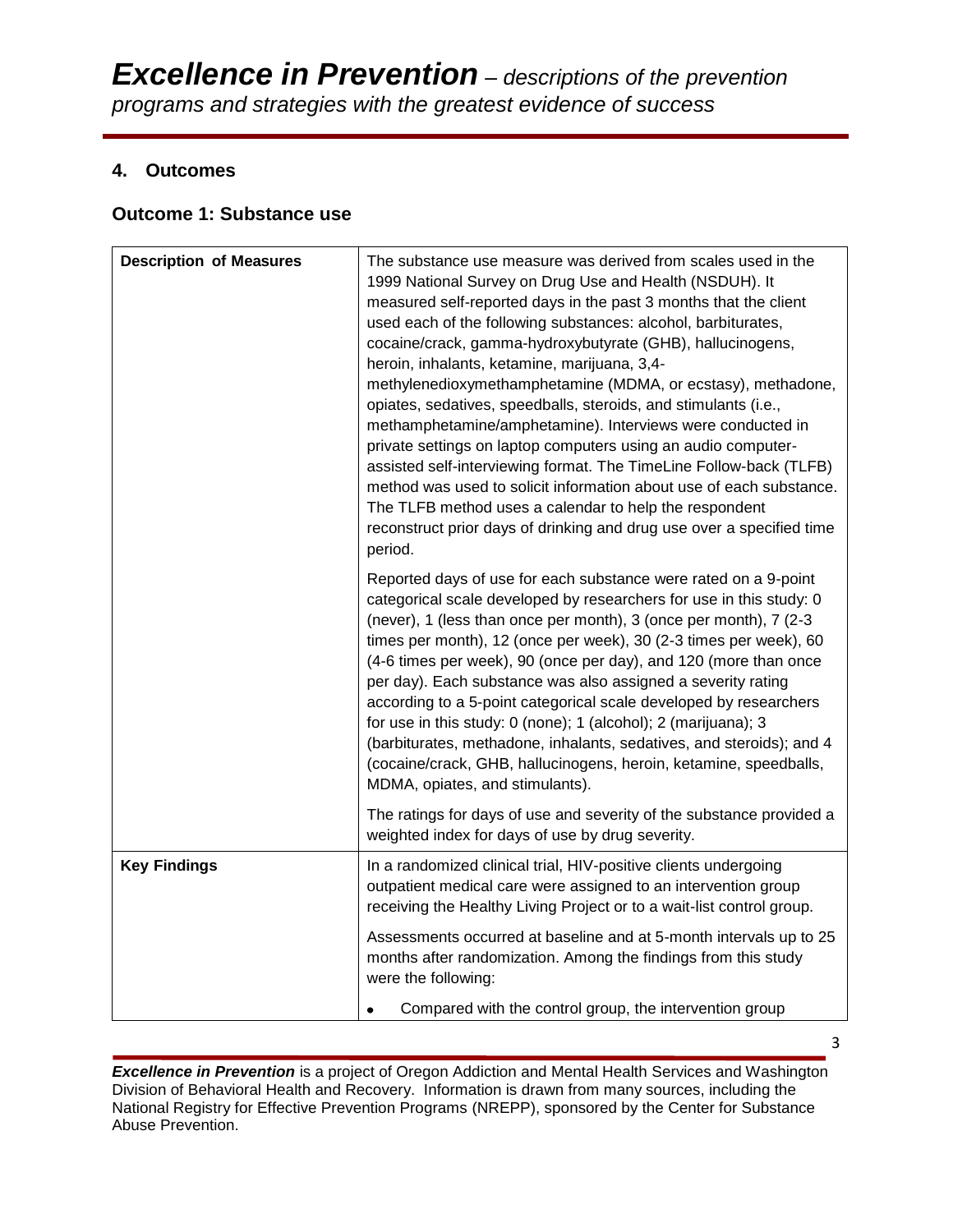|   | reported fewer days using alcohol, marijuana, methadone,<br>inhalants, MDMA, stimulants, sedatives, barbiturates, steroids,<br>heroin, cocaine/crack, and speedballs across the follow-up<br>period ( $p < .0001$ ).                                                                                                                                                                                                                                                                                                                                                                                                                          |
|---|-----------------------------------------------------------------------------------------------------------------------------------------------------------------------------------------------------------------------------------------------------------------------------------------------------------------------------------------------------------------------------------------------------------------------------------------------------------------------------------------------------------------------------------------------------------------------------------------------------------------------------------------------|
|   | Compared with the control group, the intervention group<br>reported fewer days of any substance use across the follow-up<br>period ( $p < .0001$ ).                                                                                                                                                                                                                                                                                                                                                                                                                                                                                           |
| ٠ | Among the 35% of clients who were homeless or marginally<br>housed, those in the intervention group reported fewer days<br>using alcohol or marijuana ( $p = .002$ ) and fewer days using<br>hard drugs (i.e., heroin, cocaine/crack, speedball, MDMA; p =<br>.042) across the follow-up period compared with those in the<br>control group.                                                                                                                                                                                                                                                                                                  |
| ٠ | Across the follow-up period, the intervention group had greater<br>declines than the control group in the weighted days of use by<br>drug severity index for alcohol, marijuana, methadone,<br>inhalants, MDMA, stimulants, sedatives, barbiturates, and<br>steroids ( $p < .0001$ ) but not for heroin, opiates, cocaine/ crack,<br>ketamine, GHB, or hallucinogens.                                                                                                                                                                                                                                                                         |
| ٠ | Across the follow-up period, women in the intervention group<br>reported fewer days of substance use than women in the<br>control group and men in either condition for alcohol,<br>marijuana, methadone, inhalants, MDMA, stimulants,<br>sedatives, barbiturates, steroids, heroin, cocaine/crack, and<br>speedballs ( $p < .0001$ ). Additionally, women in the intervention<br>group had larger declines than women in the control group and<br>men in either condition in the weighted days of use by drug<br>severity index for all substances but heroin, cocaine/crack, and<br>speedballs across the follow-up period ( $p < .0001$ ). |
| ٠ | Men in the intervention group reduced their days using alcohol,<br>marijuana, stimulants, and any substances more than men in<br>the control group ( $p < .0001$ ) and showed a larger decline in the<br>weighted days of use by drug severity index for alcohol and<br>marijuana ( $p < .0001$ ) across the follow-up period.                                                                                                                                                                                                                                                                                                                |
| ٠ | Heterosexual men in the intervention group reduced their days<br>of stimulant use more than heterosexual men in the control<br>group ( $p < .0001$ ) and gay men in either condition ( $p = .03$ )<br>across the follow-up period.                                                                                                                                                                                                                                                                                                                                                                                                            |

**Excellence in Prevention** is a project of Oregon Addiction and Mental Health Services and Washington Division of Behavioral Health and Recovery. Information is drawn from many sources, including the National Registry for Effective Prevention Programs (NREPP), sponsored by the Center for Substance Abuse Prevention.

4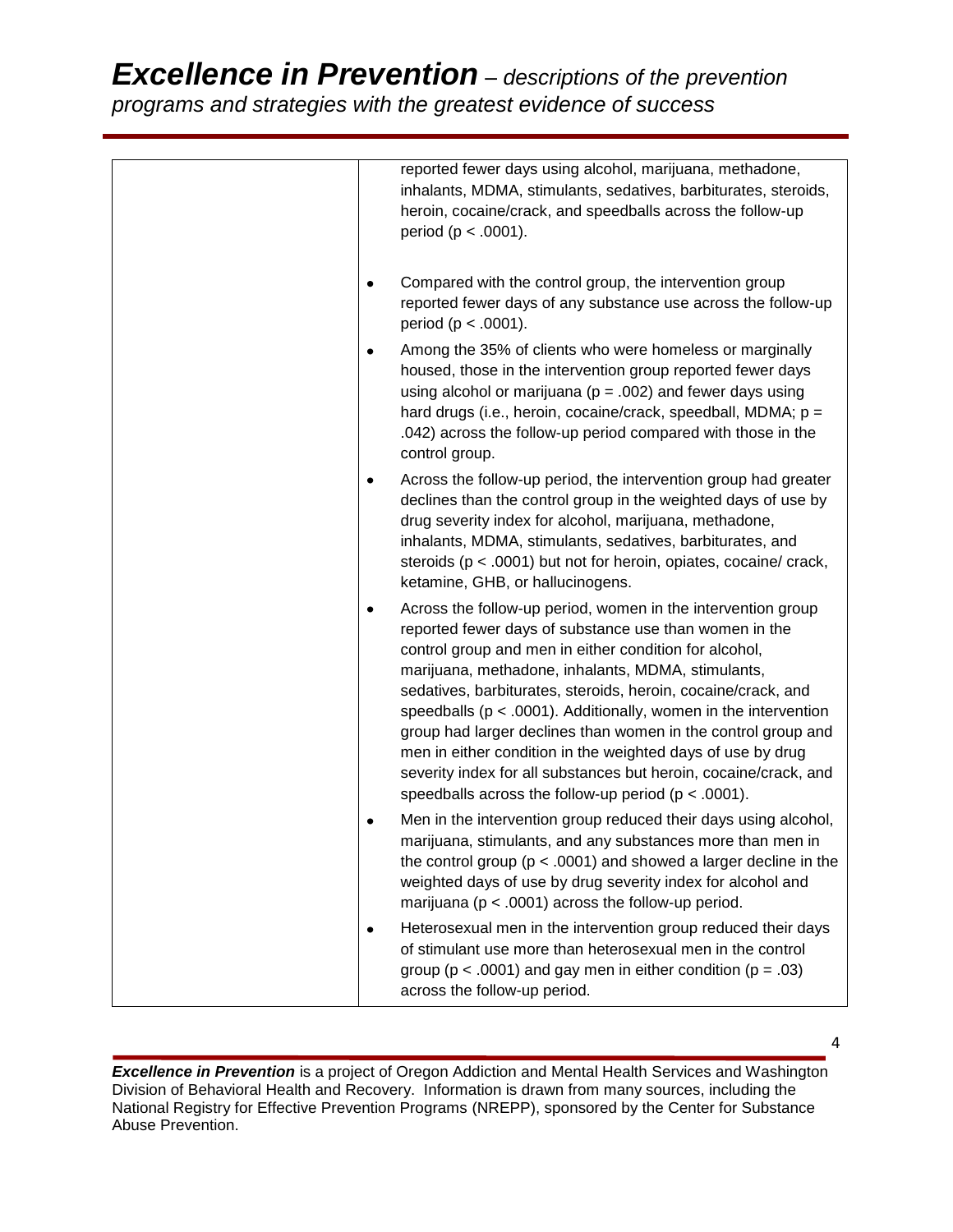|                                   | Gay men in the intervention group reported fewer days of hard<br>$\bullet$<br>drug use than gay men in the control group ( $p < .04$ ) and more<br>days of hard drug use than heterosexual men in either<br>condition ( $p = .0002$ ) across the follow-up period. |
|-----------------------------------|--------------------------------------------------------------------------------------------------------------------------------------------------------------------------------------------------------------------------------------------------------------------|
| <b>Studies Measuring Outcome</b>  | Study 1                                                                                                                                                                                                                                                            |
| <b>Study Designs</b>              | Experimental                                                                                                                                                                                                                                                       |
| <b>Quality of Research Rating</b> | $3.6(0.0-4.0 scale)$                                                                                                                                                                                                                                               |

## **Outcome 2: HIV sexual risk behaviors**

| <b>Description of Measures</b> | HIV sexual risk behaviors were measured as the number of self-<br>reported unprotected sexual acts in the past 3 months with a partner<br>whose HIV serostatus was negative or unknown to the client. An<br>unprotected sex act was defined as any act of insertive or receptive<br>anal or vaginal intercourse in which neither party used a condom.<br>Interviews were conducted in private settings on laptop computers<br>using a combination of audio computer-assisted self-interviewing<br>and computer-assisted personal interviewing. |  |
|--------------------------------|------------------------------------------------------------------------------------------------------------------------------------------------------------------------------------------------------------------------------------------------------------------------------------------------------------------------------------------------------------------------------------------------------------------------------------------------------------------------------------------------------------------------------------------------|--|
| <b>Key Findings</b>            | In a randomized clinical trial, HIV-positive clients undergoing<br>outpatient medical care were assigned to an intervention group<br>receiving the Healthy Living Project or to a wait-list control group.                                                                                                                                                                                                                                                                                                                                     |  |
|                                | Assessments occurred at baseline and at 5-month intervals up to 25<br>months after randomization. Among the findings from this study<br>were the following:                                                                                                                                                                                                                                                                                                                                                                                    |  |
|                                | From months 5 to 25 of follow-up, the number of self-reported<br>$\bullet$<br>unprotected sexual acts steadily declined for the intervention<br>group compared with the control group ( $p = .0069$ ), after<br>controlling for baseline group differences in the number of<br>unprotected sexual acts.                                                                                                                                                                                                                                        |  |
|                                | Clients in both conditions reported reductions in the number of<br>٠<br>unprotected sexual acts from baseline through the follow-up<br>period (p < .0001). At the 20-month follow-up, however,<br>intervention clients reported 36% fewer unprotected sexual acts<br>than those in the control group ( $p = .007$ ).                                                                                                                                                                                                                           |  |
|                                | Among the 35% of clients who were homeless or marginally<br>٠<br>housed, intervention clients reported fewer sexual partners who<br>were HIV-negative or of unknown serostatus ( $p < .001$ ) and                                                                                                                                                                                                                                                                                                                                              |  |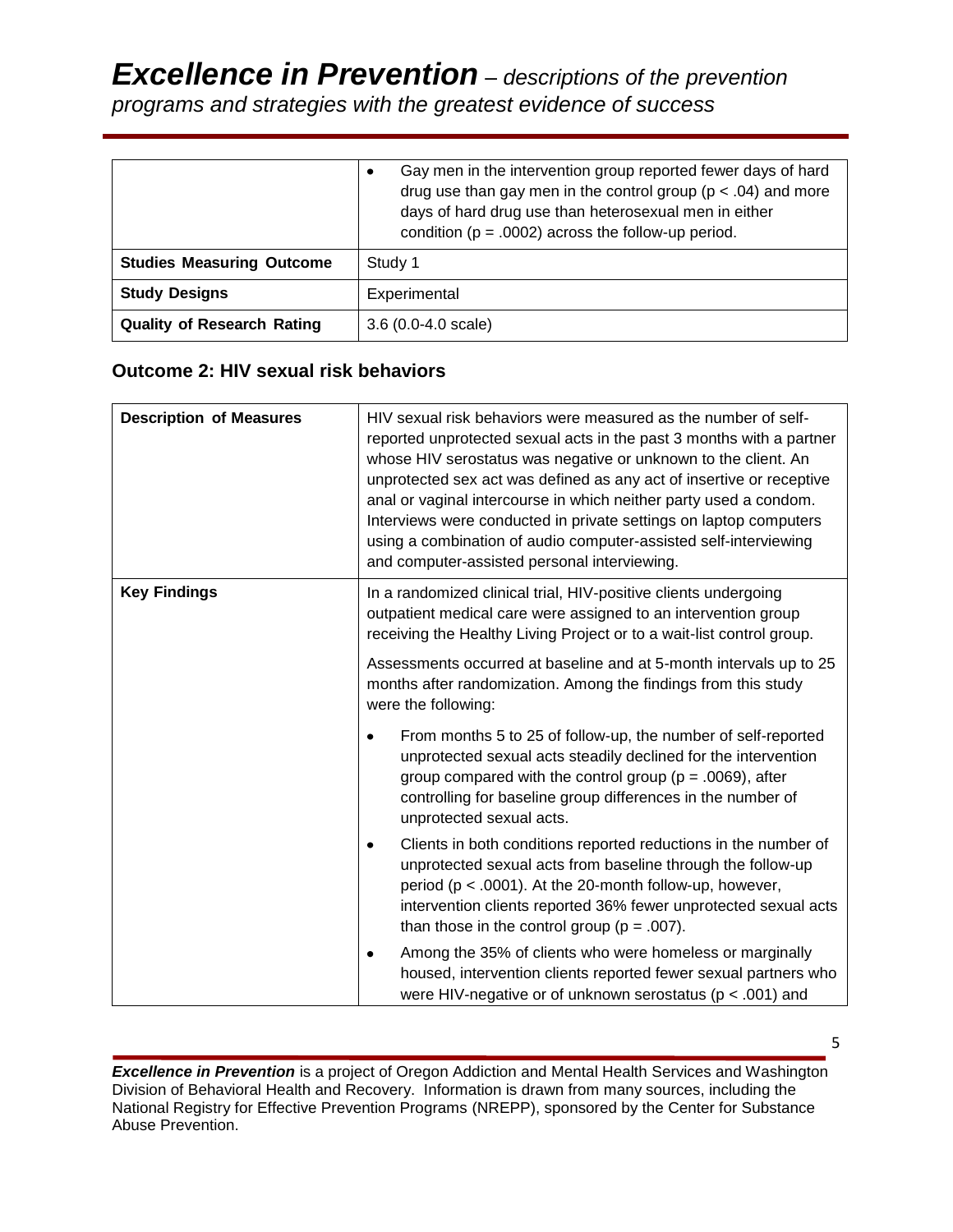|                                   | fewer unprotected sexual acts ( $p = .037$ ) across the follow-up<br>period compared with control group clients. |  |
|-----------------------------------|------------------------------------------------------------------------------------------------------------------|--|
| <b>Studies Measuring Outcome</b>  | Study 1                                                                                                          |  |
| <b>Study Designs</b>              | Experimental                                                                                                     |  |
| <b>Quality of Research Rating</b> | $3.8(0.0-4.0 \text{ scale})$                                                                                     |  |

- **5. Cost effectiveness report (Washington State Institute of Public Policy – if available)**
- **6. Washington State results (from Performance Based Prevention System (PBPS) – if available)**
- **7. Who is using this program/strategy**

| <b>Washington Counties</b> | <b>Oregon Counties</b> |
|----------------------------|------------------------|
|                            |                        |

## **8. Study populations**

The studies reviewed for this intervention included the following populations, as reported by the study authors.

| <b>Study</b> | Age                                                       | Gender                 | <b>Race/Ethnicity</b>                                                                                          |
|--------------|-----------------------------------------------------------|------------------------|----------------------------------------------------------------------------------------------------------------|
| Study 1      | 18-25 (Young adult)<br>26-55 (Adult)<br>55+ (Older adult) | 79% Male<br>21% Female | 45% Black or African<br>American<br>32% White<br>15% Hispanic or<br>Latino<br>8% Race/ethnicity<br>unspecified |

## **9. Quality of studies**

The documents below were reviewed for Quality of Research. Other materials may be available. For more information, contact the developer(s).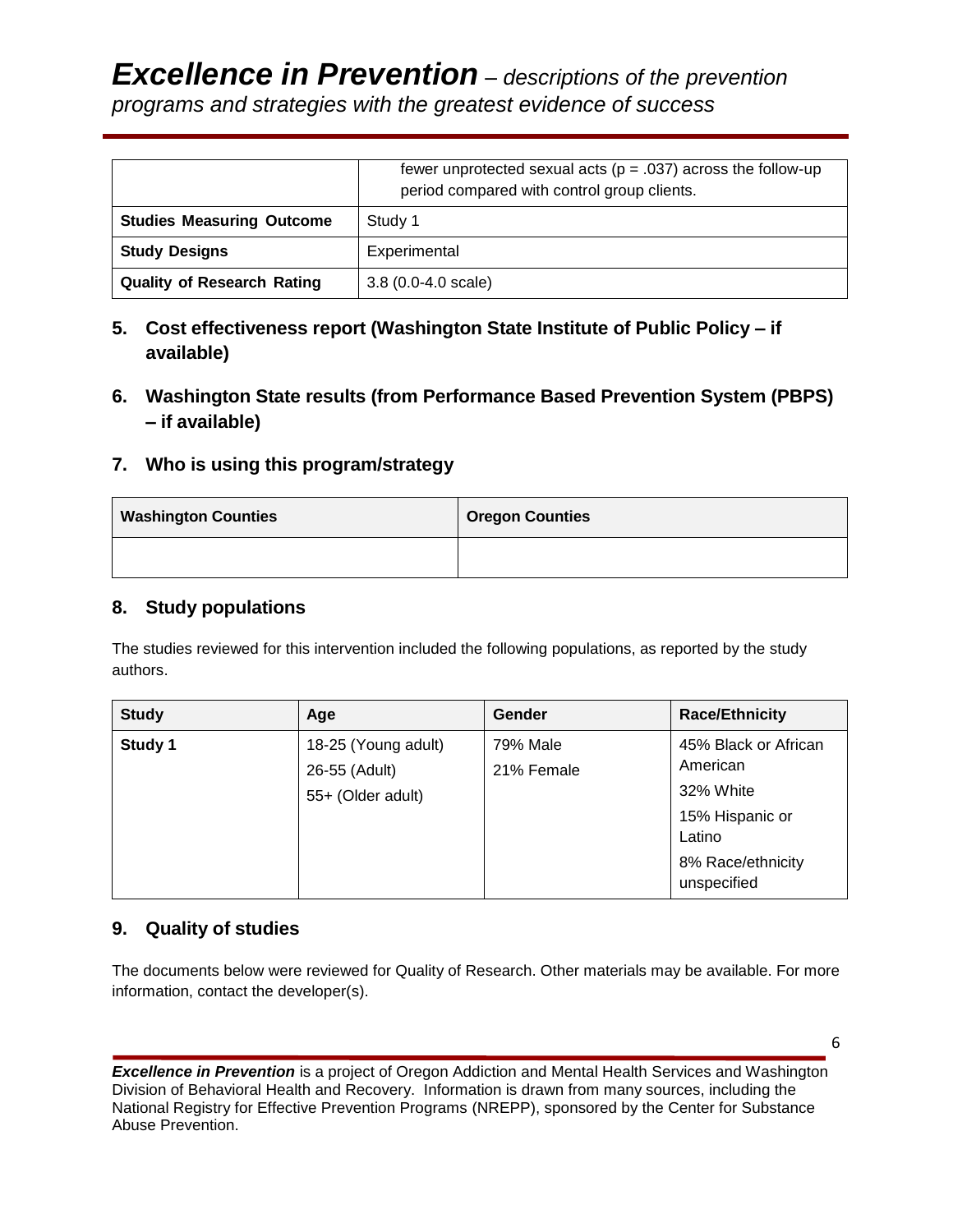#### **Study 1**

[Healthy Living Project Team. \(2007\). Effects of a behavioral intervention to reduce risk of transmission](http://www.ncbi.nlm.nih.gov/pubmed/17146375)  [among people living with HIV: The](http://www.ncbi.nlm.nih.gov/pubmed/17146375) Healthy Living Project randomized controlled study. Journal of Acquired Immune Deficiency Syndromes, 44(2), 213-221.

Rotheram-Borus, M. J., Desmond, K., Comulada, W. S., Arnold, E. M., Johnson, M., & the Healthy Living Trial Group. (2009). Reducing risky sexual behavior and substance use among currently and formerly homeless adults living with HIV. American Journal of Public Health, 99(6), 1100-1107.

Wong, F. L., Rotheram-Borus, M. J., Lightfoot, M., Pequegnat, W., Comulada, W. S., Cumberland, W., et al. (2008). Effects of behavioral intervention on substance use among people living with HIV: The Healthy Living Project randomized controlled study. Addiction, 103(7), 1206-1214.

#### **Supplementary Materials**

Agrawal, S., Sobell, M. B., & Sobell, L. C. (2008). The Timeline Follow-back: A scientifically and clinically useful tool for assessing substance use. In R. F. Belli, F. P. Stafford, & D. F. Alwin (Eds.), Calendar and time diary methods in life course research (pp. 57-68). Washington, DC: Sage.

Gore-Felton, C., Rotheram-Borus, M. J., Weinhardt, L. S., Kelly, J. A., Lightfoot, M., Kirshenbaum, S. B., et al. (2005). The Healthy Living [Project: An individually tailored, multidimensional intervention for HIV](http://www.ncbi.nlm.nih.gov/pubmed/15843115)[infected persons. AIDS Education and Prevention, 17\(1 Suppl. A\),](http://www.ncbi.nlm.nih.gov/pubmed/15843115) 21-39.

Gribble, J. N., Miller, H. G., Rogers, S. M., & Turner, C. F. (1999). Interview mode and measurement of sexual behaviors: Methodological issues. Journal of Sexual Research, 36, 16-24.

Kelly, J. A., Ehrhardt, A., Rotheram-Borus, M. J., & Chesney, M. (2002). NIMH Collaborative on Health-Related Interventions for People Living With HIV: Intervention quality assurance and quality control manual.

Turner, C. F., Ku, L., Rogers, S. M., Lindberg, L. D., Pleck, J. H., & Sonenstein, F. L. (1998). Adolescent sexual behavior, drug use, and violence: Increased reporting with computer survey technology. Science, 280(5365), 867-873.

#### **Quality of Research Ratings by Criteria (0.0-4.0 scale)**

External reviewers independently evaluate the Quality of Research for an intervention's reported results using six criteria:

- 1. Reliability of measures
- 2. Validity of measures
- 3. Intervention fidelity
- 4. Missing data and attrition
- 5. Potential confounding variables
- 6. Appropriateness of analysis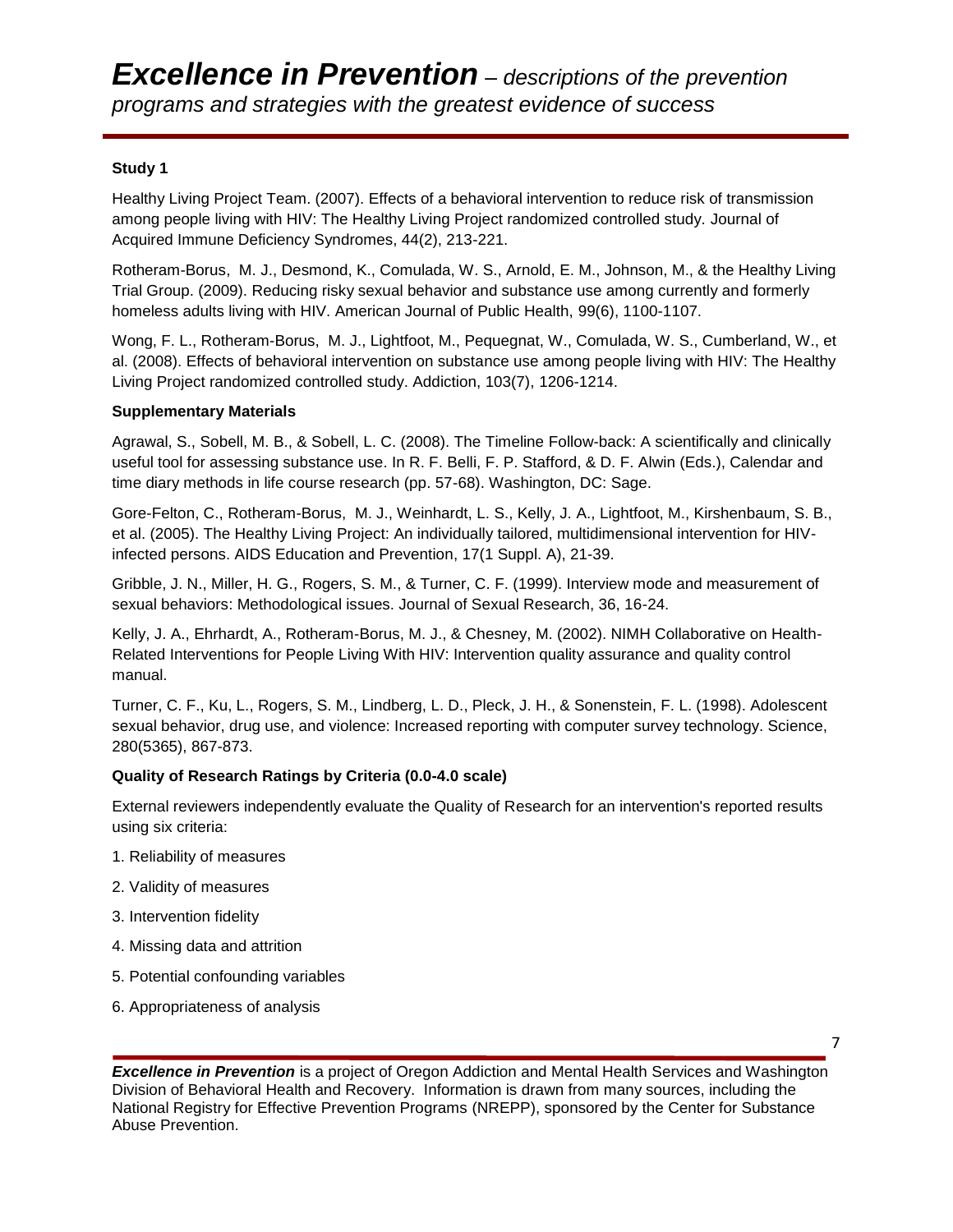| <b>Outcome</b>                  | Reliability of<br>Measures | Validity of<br>Measures | Fidelity | Missing<br>Data/Attrition | Confounding<br>Variables | Data<br>Analysis | Overall<br>Rating |
|---------------------------------|----------------------------|-------------------------|----------|---------------------------|--------------------------|------------------|-------------------|
| 1: Substance use                | 3.5                        | 3.0                     | 3.5      | 4.0                       | 3.5                      | 4.0              | 3.6               |
| 2: HIV sexual risk<br>behaviors | 4.0                        | 3.5                     | 3.5      | 4.0                       | 3.5                      | 4.0              | 3.8               |

For more information about these criteria and the meaning of the ratings, see Quality of Research.

#### **Study Strengths**

The substance use outcome measure is considered the gold standard for self-reports. Sample reliability was provided for the measure of HIV sexual risk behaviors, and prior research has documented the reliability of computer-delivered interviews for reporting behaviors of a sensitive nature. Treatment fidelity was strong in this study, which used a detailed manual, systematic training, and an adherence instrument. Missing data rates were low and data that were missing were well managed with an intent-totreat statistical approach and sophisticated data modeling. The study design included random assignment to conditions and a large sample size that provided statistical power to detect outcome differences between conditions. A sophisticated data analysis approach was used.

#### **Study Weaknesses**

No biological measure such as urinalysis was used to strengthen the internal validity of self-reported drug use. Similarly, the validity of self-reported sexual behavior is an issue in this type of sensitive research; underreporting, both at pretest and follow-up, cannot be ruled out. As a result of minor problems with implementing random assignment, 9% of the study sample participated in the group to which they were not assigned.

### **10. Readiness for Dissemination**

The documents below were reviewed for Readiness for Dissemination. Other materials may be available. For more information, contact the developer(s).

#### **Dissemination Materials**

Assessment interviewer guidelines. (2010). Assessment Quality Control Procedures

Center for AIDS Intervention Research (CAIR), Medical College of Wisconsin. (n.d.). Healthy Living Project intervention manual. Milwaukee, WI.

Center for AIDS Intervention Research (CAIR), Medical College of Wisconsin. (n.d.). Healthy Living Project reference guide. Milwaukee, WI.

Ehrhardt, A., Kelly, J. A., Rotheram-Borus, M. J., & Chesney, M. (2002). Data management protocols: The Healthy Living Project. Health-Related Interventions for Persons Living With HIV Protocol

Healthy Living Project: Baseline questionnaire. (2001). The Healthy Living Project Timeline and Study Design

*Excellence in Prevention* is a project of Oregon Addiction and Mental Health Services and Washington Division of Behavioral Health and Recovery. Information is drawn from many sources, including the National Registry for Effective Prevention Programs (NREPP), sponsored by the Center for Substance Abuse Prevention.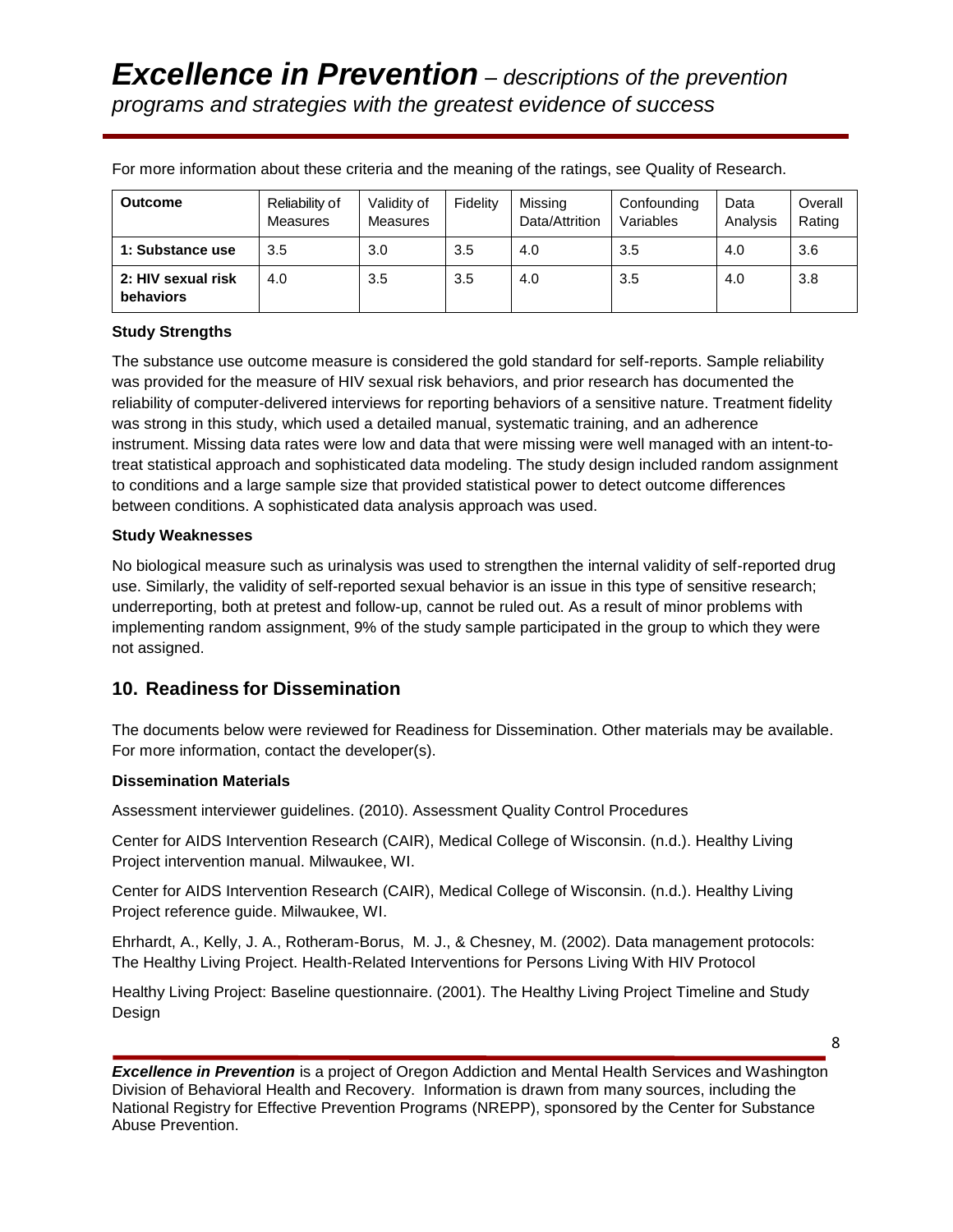Kelly, J. A., Ehrhardt, A., Rotheram-Borus, M. J., & Chesney, M. (2002). NIMH Collaborative on Health-Related Interventions for People Living With HIV. Intervention quality assurance and quality control manual. Program Web site, http://chipts.ucla.edu/projects/chipts/hlp.asp

Sample In-Person Recruitment Script

#### **Session forms**

Readiness for Dissemination Ratings by Criteria (0.0-4.0 scale)

External reviewers independently evaluate the intervention's Readiness for Dissemination using three criteria:

- 1. Availability of implementation materials
- 2. Availability of training and support resources
- 3. Availability of quality assurance procedures

For more information about these criteria and the meaning of the ratings, see Readiness for Dissemination.

| Implementation   | <b>Training and Support</b> | <b>Quality Assurance</b> | <b>Overall Rating</b> |
|------------------|-----------------------------|--------------------------|-----------------------|
| <b>Materials</b> | <b>Resources</b>            | <b>Procedures</b>        |                       |
| 2.8              | 1.5                         | 2.8                      | 2.3                   |

#### **Dissemination Strengths**

The materials include a series of highly detailed, well-developed guides and manuals to support implementation, and the role of the facilitator is clearly articulated. Customized training and telephone and email consultation are available for a fee. A well-developed quality control manual includes quality assurance checklists and screening criteria for both participants and program facilitators. A comprehensive data collection and data management system is also available to support quality assurance.

#### **Dissemination Weaknesses**

Implementation materials and quality assurance tools have not been adapted for use outside a research setting. The training and support offered are not formalized.

## **11. Costs (if available)**

The information below was provided by the developer and may have changed since the time of review. For detailed information on implementation costs (e.g., staffing, space, equipment, materials shipping and handling), contact the developer.

| <b>Item Description</b> | Cost | <b>Required by Program</b> |
|-------------------------|------|----------------------------|
|                         |      | Developer                  |